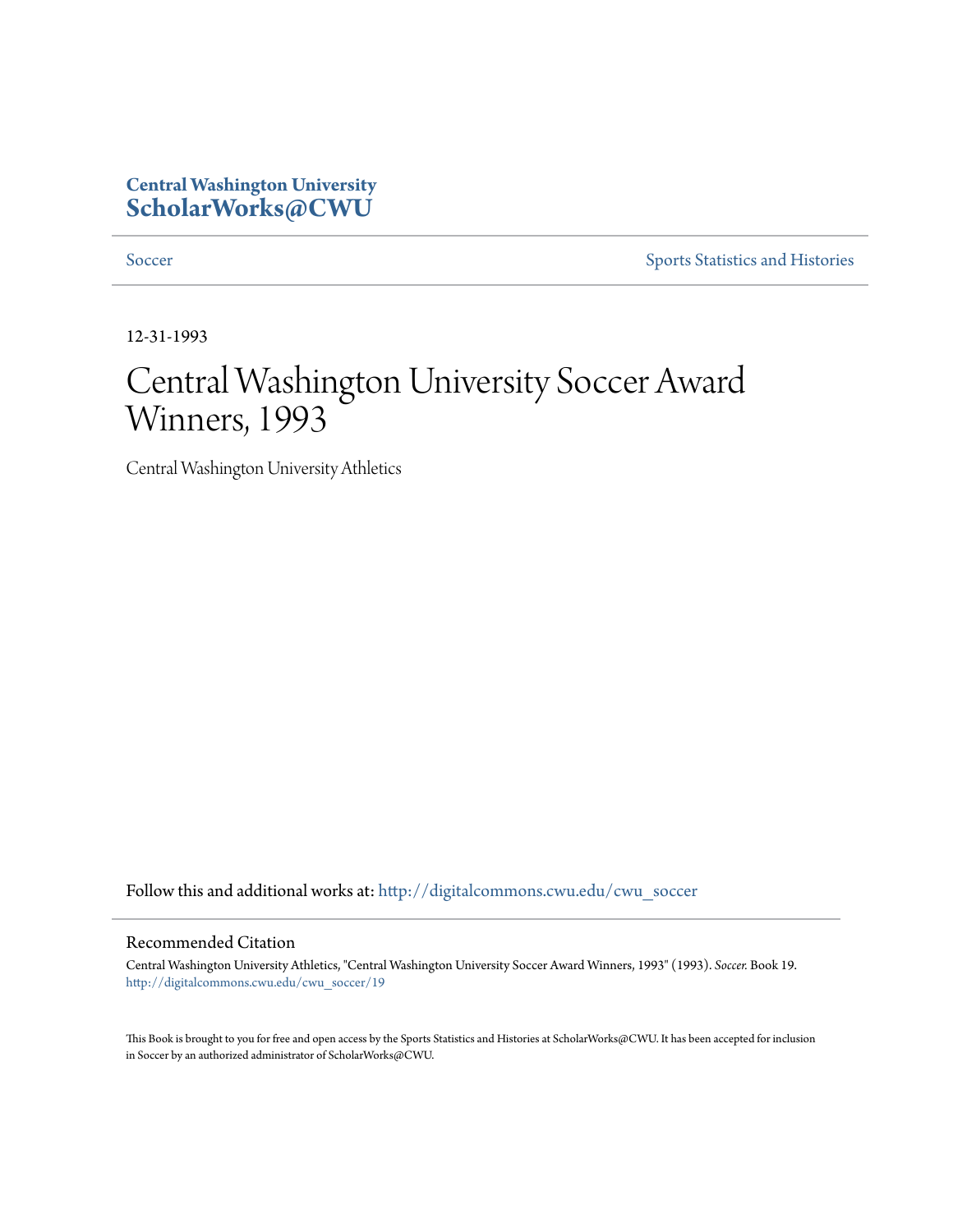#### **AWARD WINNERS**

Captain Rick Mullins, Dan Chase Inspirational Rick Mullins Most Improved Nate Nelson MVP Casey Rein Top Newcomer None selected

Letter winners - Dan Chase (4), Kevin Steenis (3), Rick Mullins (3), Erik Hildreband (2), Casey Rein (2), Ian Thomas (2), Scott Thompson (2), Jeff Varden (2), Slade Murphy, Matt Morton, Kelly Barton, Scott Smith, Scott Rea, Darren Watters, Jay Gile, Patrick Jenkins, Paul George, Nate Nelson, Tony Graff.

#### NAIA District 1

| North W              |   |   | Pts      | GF | GA | W  |    | ௱  |          |   |  |
|----------------------|---|---|----------|----|----|----|----|----|----------|---|--|
| Simon Fraser 2       |   |   | $\theta$ | 4  | 6  | 2  | 12 | 7  |          |   |  |
| Seattle 2            |   | 0 | 4        | 10 | 2  | 8  | 8  | 3  |          |   |  |
| Puget Sound 1        |   | 2 | $\theta$ | 2  | 3  | 12 | 5  | 10 |          |   |  |
| Western Washington   |   |   |          |    | 0  | 2  | 2  | 9  | 3        | T |  |
| South W              |   |   | Pts      | GF | GA | W  |    | Т  |          |   |  |
| Whitworth            | 4 | 0 | 0        | 8  | 8  |    | 16 | 2  |          |   |  |
| Central Washington 2 |   |   | 2        | 0  | 4  | 6  | 4  | 9  | 8        |   |  |
| Pacific Lutheran     |   | 2 | 2        | 0  | 4  | 6  | 5  | 6  | 10       | 3 |  |
| Evergreen State      |   |   | 3        | 0  | 2  | 3  | 11 | 6  | 10       |   |  |
| Whitman              |   | 3 |          | 2  | 3  | 5  | 3  |    | $\Omega$ |   |  |

District Playoffs: Nov. 3: Central Washington 2 at Simon Fraser 3 (ot), Seattle 0 at Whitworth 1. Nov. 6: Whitworth 0 at Simon Fraser 3. Bi-District Playoff: Nov. 13 at Newberg - George Fox 2, Simon Fraser 0 (ot).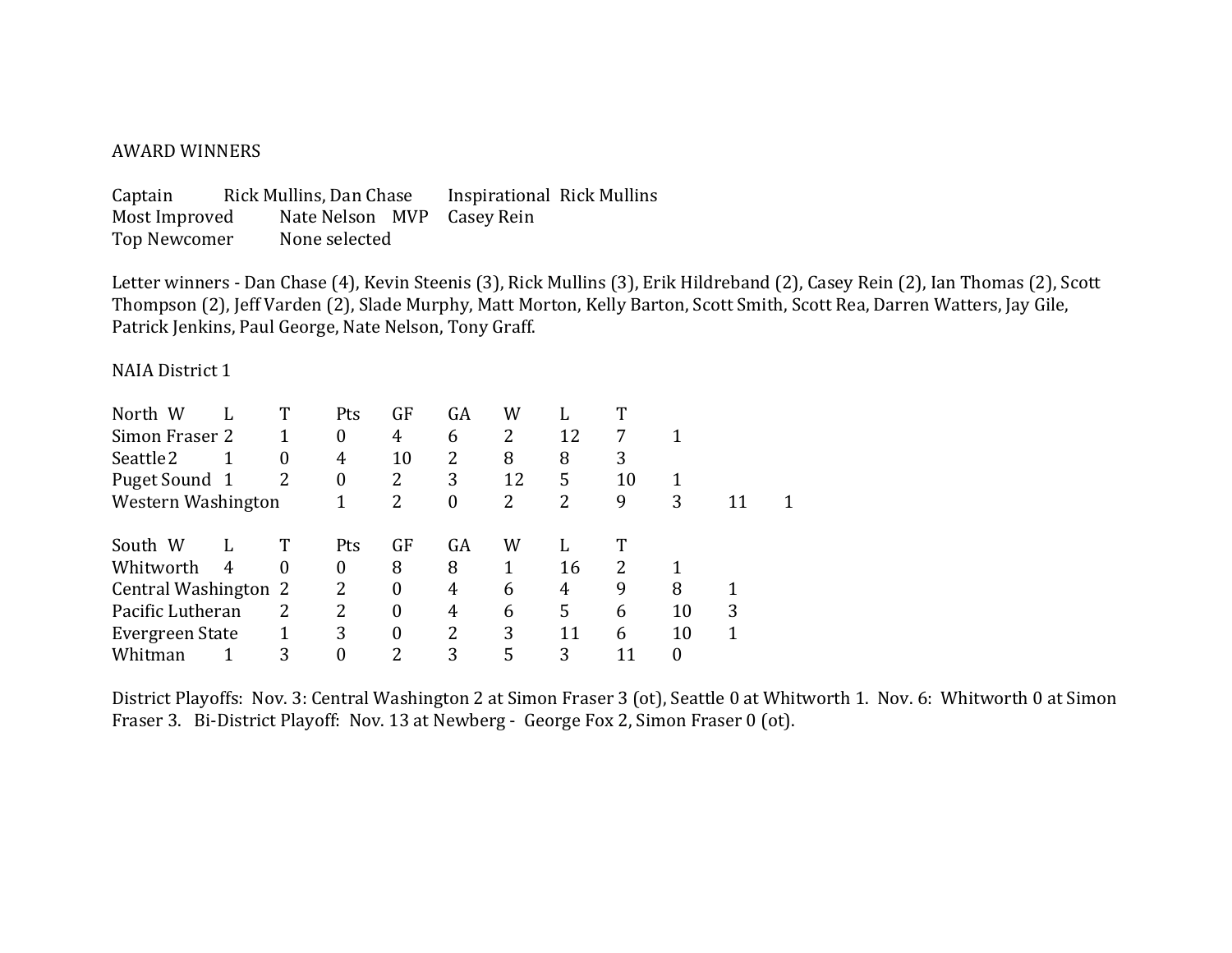District 1 All-Stars: First Team - Casey Rein (Midfielder). Second Team - Dan Chase (Defender), Rick Mullins (Midfielder), Erik Hildebrand (Forward). NAIA All-Area 1: Second Team - Casey Rein (Midfielder), Rick Mullins (Midfielder). Honorable Mention - Dan Chase (Defender).

Northwest Collegiate Soccer Conference

| Northern Division          | W |   | T  | Pts | GF | GA | W  |    | m  |  |
|----------------------------|---|---|----|-----|----|----|----|----|----|--|
| Seattle Pacific4           | 0 | 0 | 8  | 14  | 0  | 18 | 2  |    |    |  |
| Simon Fraser 3             |   | 0 | 6  | 9   | 5  | 12 | 7  | 1  |    |  |
| Seattle 1<br>$\mathcal{L}$ |   | 3 | 8  | 5   | 8  | 8  | 3  |    |    |  |
| Pacific Lutheran           |   | 2 |    | 3   | 4  | 7  | 6  | 10 | 3  |  |
| Western Washington         |   | 0 | 3  | 0   | 0  |    | 15 | 3  | 11 |  |
| Southern Division<br>W     |   | L | T  | Pts | GF | GA | W  | L  | T  |  |
| Whitworth<br>- 5           | 0 | 0 | 10 | 14  | 2  | 16 | 2  |    |    |  |
| 3<br><b>Portland State</b> |   | 1 |    | 7   | 10 | 10 | 6  | 4  | 5  |  |
| Central Washington 2       |   | 2 | 1  | 5   | 13 | 9  | 9  | 8  | 1  |  |
| Puget Sound 1              | 3 |   | 3  | 6   | 10 | 5  | 10 | 1  |    |  |
| Evergreen                  | 3 | 1 | 3  | 5   | 12 | 6  | 10 |    |    |  |
| Whitman                    | 4 | 0 | 2  | 4   | 9  | 3  | 11 |    |    |  |

Southern Division All-Stars: Dan Chase (Defender), Rick Mullins (Midfielder), Casey Rein (Midfielder). Statistical Leaders: Scoring Leaders (GM-G-A-Pts) - 1. Jason Dunn, SPU, 21-28-19-75; 4. Casey Rein, CWU, 18-12-4-28; 6. Erik Hildebrand, CWU, 17-12-2-26; 16. Rick Mullins, CWU, 14-6-5-17. Goalkeeping (GM-GAA-SHO) - 1. John Nagel, Whtw, 17-0.82-7; 7. Kevin Steenis, CWU, 14-2.18-1.